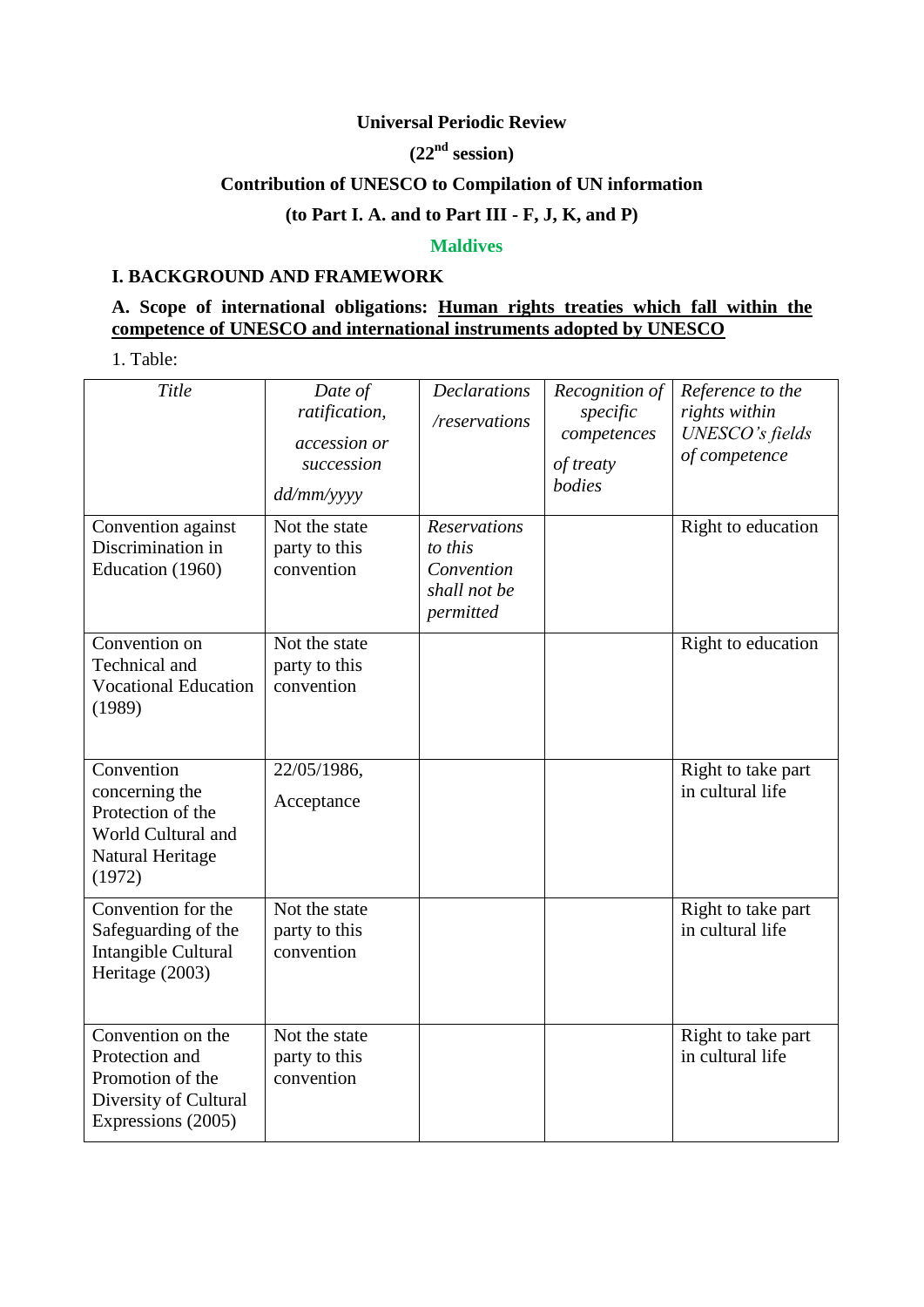### **II. Input to Part III. Implementation of international human rights obligations, taking into account applicable international humanitarian law to items F, J, K, and P**

### **Right to education**

### **Constitutional Framework:**

2. The Constitution of the Republic of Maldives of  $2008<sup>1</sup>$  enshrines the right to free education in **Article 36**: "(a) Everyone has the right to education without discrimination of any kind. (b) Primary and secondary education shall be freely provided by the State. It is imperative on parents and the State to provide children with primary and secondary education. Opportunity for higher education shall be generally accessible to all citizens. (c) Education shall strive to inculcate obedience to Islam, instil love for Islam, foster respect for human rights, and promote understanding, tolerance and friendship among all people." **Article 39 (b)** adds that "The State shall promote education, culture, literature and the arts, within the limits of its resources."**Article 17** enshrines the principle of non-discrimination and provides that "(a) Everyone is entitled to the rights and freedoms included in this Chapter without discrimination of any kind, including race, national origin, colour, sex, age, mental or physical disability, political or other opinion, property, birth or other status, or native island. (b) Special assistance or protection to disadvantaged individuals or groups, or to groups requiring special social assistance, as provided in law shall not be deemed to be discrimination, as provided for in article (a)." With regard to religion, **Article 10** states that "(a) The religion of the State of the Maldives is Islam. Islam shall be the one of the basis of all the laws of the Maldives. […]" With regard to language, **Article 11** specifies that "The national language of the Maldives is Dhivehi."

### **Legislative Framework:**

3. "In February 2011 the Maldives College of Higher Education was integrated into the new Maldives National University, established under the **National University Bill Act law** ratified by the President on December 2010."<sup>2</sup> *(For more information on policies and circulars, see also: [http://www.moe.gov.mv/v3/moe/en/?p=list&c=3;](http://www.moe.gov.mv/v3/moe/en/?p=list&c=3) in Dhivehi only)*

#### **Institutional Framework:**

4. "The **National Institute of Education of Maldives** was established on 12th December 2012. [Its] mandate: organize and conduct research projects and studies, […] develop, continuously revise, improve, and implement a pre-school, primary, secondary, and higher secondary national curriculum […] develop and implement an assessment plan […], build capacity within schools that facilitate the holistic development of children […], increase public awareness […], establish a sustainable model, framework, and system for teacher

<sup>1&</sup>lt;br><http://www.unesco.org/education/edurights/media/docs/8e698935e6f4fb5590eea8484750e4ea1cb5a64a.pdf> <http://www.maldivesinfo.gov.mv/home/upload/downloads/Compilation.pdf>

<sup>&</sup>lt;sup>2</sup> World Data on Education,  $7<sup>th</sup>$  Edition, 2010/11, pp. 2-3, accessible at: http://www.ibe.unesco.org/fileadmin/user\_upload/Publications/WDE/2010/pdf-versions/Maldives.pdf

<sup>(</sup>Accessed on 6 March 2014)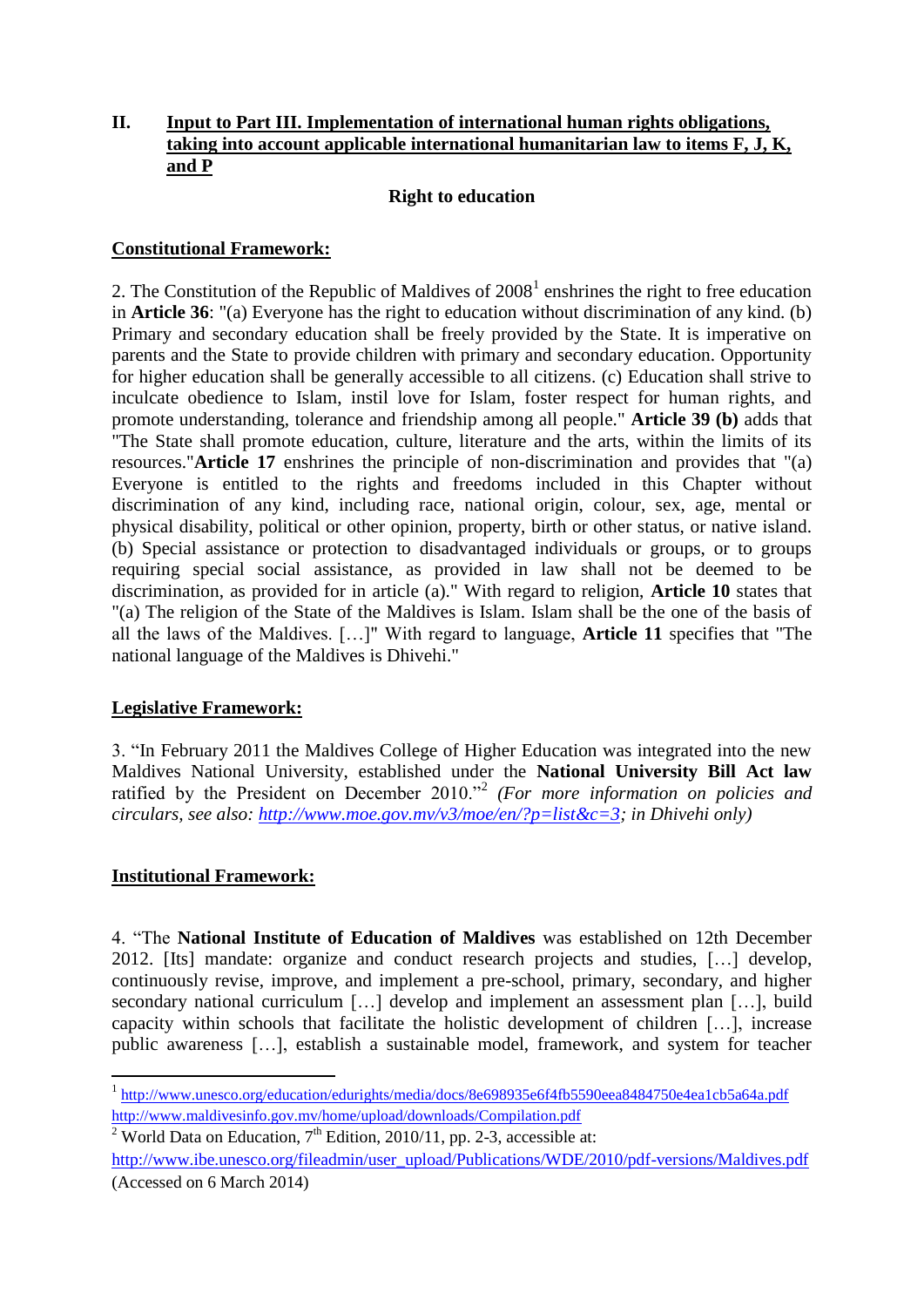recruitment, training, professional development, and retention, design, create, and implement a sustainable instructional technology […] and […] inclusive education training programmes [...] establish an alternative and vocational education programmes that provides "semiacademic" and "skilled professions" pathways for under-qualified students. Establish and implement community and continuing education […] and establish a national training and education programmes that sustains indigenous arts, crafts, and cultural heritage […] and […] adult education programmes […]."<sup>3</sup>

5. "Maldives Qualification Authority was first established as Maldives Accreditation Board (MAB) by a presidential Decree in August 2000. On 17th May 2010, it was renamed as **Maldives Qualifications Authority (MQA).** MQA's mandate is to assure the quality of postsecondary qualifications awarded in testimony of educational attainments. Thus a framework was developed in 2001. It is called Maldives National Qualifications Framework (MNQF).<sup>74</sup>

## **Policy Framework:**

## **i) Quality education**

6. In 2011, the 2009 **Maldives National Qualification Framework was revised**. "The main objectives of the strengthened MNQF are to bring all recognised qualifications into a single unified structure with systems to support: a. National competency standards setting. b. Quality assurance of teaching, assessment and certification. c. Student and learner support and reporting."<sup>5</sup>

## **ii) Curriculum**

7. "The **National Curriculum** [of April 2014] places the student at the heart of the teaching and learning process. It asserts that all students must experience a curriculum that challenges, engages and inspires; a curriculum that is relevant to their needs as individuals and as members of the Maldivian society. The eight principles […]: Principle 1: The National Curriculum is underpinned by Islamic values, principles and practices. […] Principle 2: […] It promotes the development of a strong national identity and an in-depth understanding of our nation: its history, its present and its future. Principle 3: The National Curriculum upholds human rights, democracy and justice. […] Principle 4: The National Curriculum promotes the holistic development of the child. [...] Principle 5: The National Curriculum empowers all students to reach their maximum potential and attain personal excellence. […] Principle 6: The National Curriculum is non-discriminatory and ensures that all students can learn and achieve. […] Principle 7: The National Curriculum fosters the development of skills in preparation for life. […] Principle 8: […] It ensures that learning is relevant to their present

<sup>1</sup> <sup>3</sup> NIEM,<http://www.nie.edu.mv/about-us>

<sup>4</sup> MQA,<http://www.mqa.gov.mv/index.php>

 $<sup>5</sup>$  MNOF.</sup>

[http://www.unesco.org/education/edurights/media/docs/77ebe07a514d825ef07a643d7857ecc947600b](http://www.unesco.org/education/edurights/media/docs/77ebe07a514d825ef07a643d7857ecc947600bbe.pdf) [be.pdf](http://www.unesco.org/education/edurights/media/docs/77ebe07a514d825ef07a643d7857ecc947600bbe.pdf)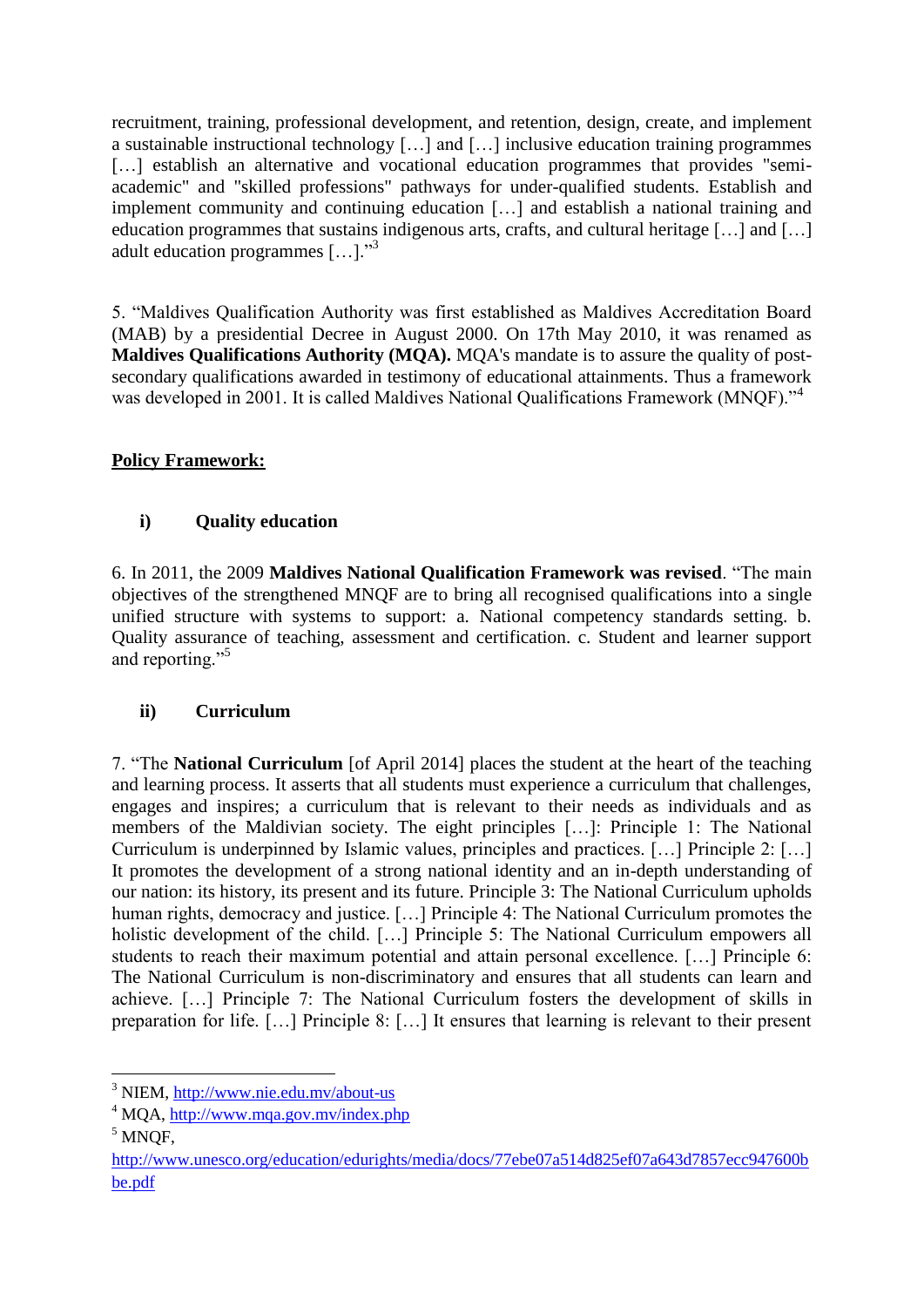and future lives, by exploring significant contemporary and emerging issues such as technology, sustainability, enterprise and citizenship."<sup>6</sup>

## **iii) Private education**

8. In 2009 the Maldives launched a **Policy on public private partnerships in education**. According to its Policy Statement, "The Ministry of Education is committed to Public Private Partnerships in Education because it recognizes that it no longer needs to be in control of the means by which education is delivered. It also believes that education would be delivered more efficiently, effectively and at a lower cost through such partnerships"  $7$ . "[...] The Ministry of Education will enter into Public Private Partnerships with appropriately qualified private providers for: (a) the design, development and management of new schools and higher education facilities; (b) the management of existing government schools and higher education facilities;(c) the provision of ancillary services."<sup>8</sup> The main objectives of such a policy are:

- "[…] To introduce school choice for parents;
- To infuse school management best practices into our school system;
- To raise the educational achievement of children;
- To improve efficiency in resource allocation and utilization in the school system."<sup>9</sup>

## **Cooperation:**

9. Maldives is **not party** to the 1960 UNESCO Convention against Discrimination in Education.

10. Maldives did not report to UNESCO on the measures taken for the implementation of the 1960 UNESCO Recommendation against Discrimination in Education within the framework of the:

- a) **Sixth Consultation** of Member States (covering the period 1994-1999)
- b) **Seventh Consultation** of Member States (covering the period 2000-2005)
- c) **Eighth Consultation** of Member States (covering the period 2006-2011)

 $\overline{a}$ 

[http://www.unesco.org/education/edurights/media/docs/2cda5a0a236191e565a7e98f824f23c08b5dad](http://www.unesco.org/education/edurights/media/docs/2cda5a0a236191e565a7e98f824f23c08b5dad32.pdf) [32.pdf](http://www.unesco.org/education/edurights/media/docs/2cda5a0a236191e565a7e98f824f23c08b5dad32.pdf)

 $7$  Policy on public private partnerships in education, 2009, p. 1, accessible at:

[http://planipolis.iiep.unesco.org/upload/Maldives/Maldives\\_PPP\\_education\\_policy\\_2009.pdf](http://planipolis.iiep.unesco.org/upload/Maldives/Maldives_PPP_education_policy_2009.pdf) (Accessed on 7 March 2014)

<sup>8</sup> Policy on public private partnerships in education, 2009, p. 2, accessible at: [http://planipolis.iiep.unesco.org/upload/Maldives/Maldives\\_PPP\\_education\\_policy\\_2009.pdf](http://planipolis.iiep.unesco.org/upload/Maldives/Maldives_PPP_education_policy_2009.pdf) (Accessed on 7 March 2014)

<sup>9</sup> Policy on public private partnerships in education, 2009, p. 2, accessible at: [http://planipolis.iiep.unesco.org/upload/Maldives/Maldives\\_PPP\\_education\\_policy\\_2009.pdf](http://planipolis.iiep.unesco.org/upload/Maldives/Maldives_PPP_education_policy_2009.pdf) (Accessed on 7 March 2014)

<sup>6</sup> National Curriculum,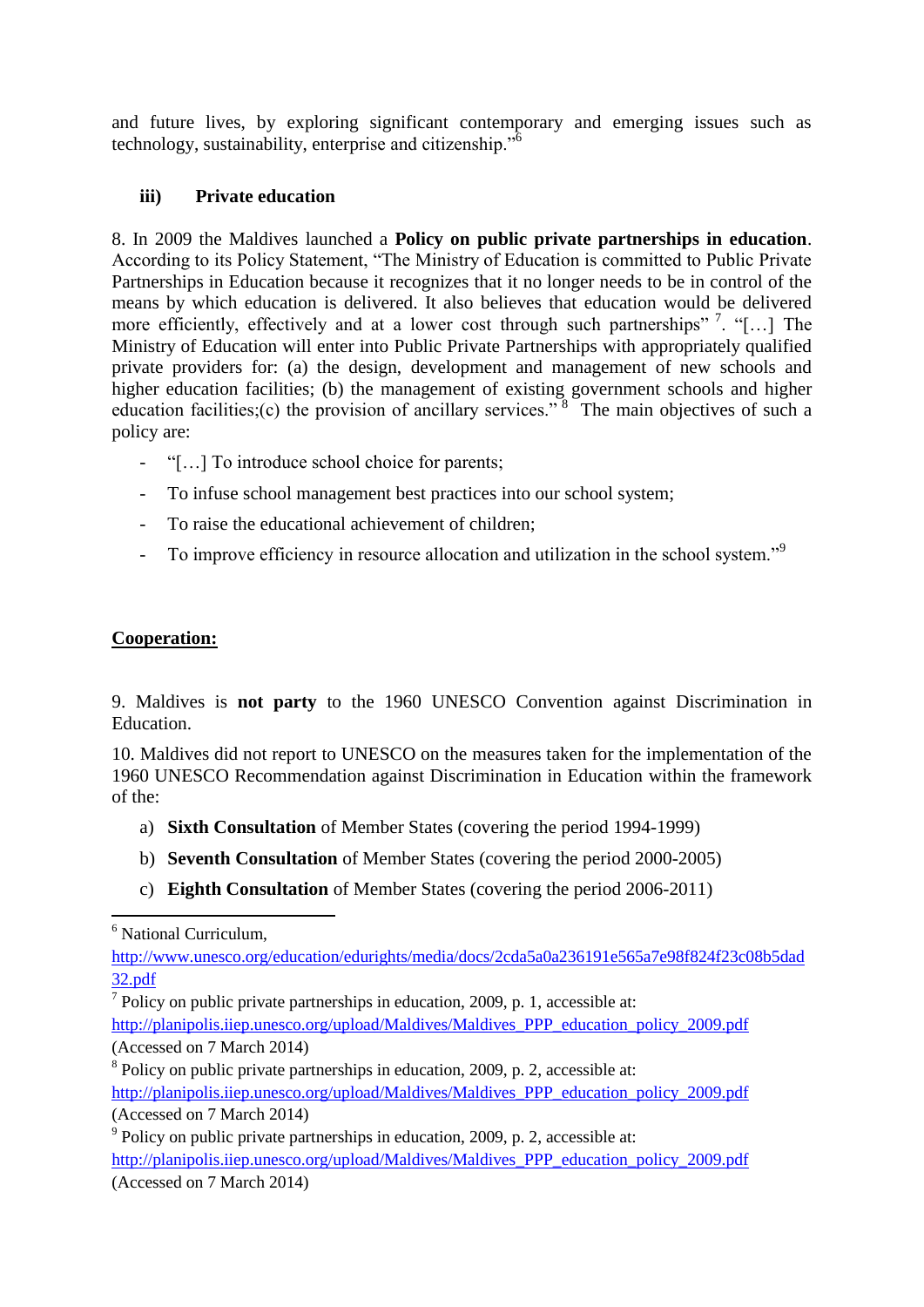11. Maldives did not report to UNESCO on the measures taken for the implementation of the 1974 UNESCO Recommendation concerning Education for International Understanding, Cooperation and Peace and Education relating to Human Rights and Fundamental Freedoms within the framework of the:

- a) **Fourth Consultation** of Member States (covering the period 2005-2008)
- b) **Fifth Consultation** of Member States (covering the period 2009-2012)

12. Maldives did not report to UNESCO on the measures taken for the implementation of the 1976 UNESCO Recommendation on the Development of Adult Education within the framework of the:

- a) **First Consultation** of Member States (1993)
- b) **Second Consultation** of Member States (2011)

13. Maldives is **not party** to the 1989 UNESCO Convention on Technical and Vocational Education.

### **Freedom of opinion and expression**

(input from CI)

Constitutional and Legislative Framework:

14. Freedoms of thought and the freedom to communicate opinions and expression are protected under Chapter II Article 27 of the Maldives Constitution (2008) with limitations "in a manner that is not contrary to any tenet of Islam".<sup>10</sup>

15. In 2009, the parliament of the Republic of Maldives decriminalized the defamation laws through amendment of the Penal Code abolishing five articles providing for criminal  $defamation<sup>11</sup>$ .

16. The Right to Information Act was ratified by the President on 12 January 2014.

### Media Self-Regulation:

**.** 

17. Media self-regulatory mechanisms exist in the Maldives through the Maldives Media Council (MMC) established in 2008. Additionally, there is professional organization such as the Maldives Journalists Association formed in 2009.

<sup>10</sup> *http://www.maldivesinfo.gov.mv/home/upload/downloads/Compilation.pdf*

<sup>11</sup> http://portal.unesco.org/ci/en/ev.php-

URL\_ID=29318&URL\_DO=DO\_TOPIC&URL\_SECTION=201.html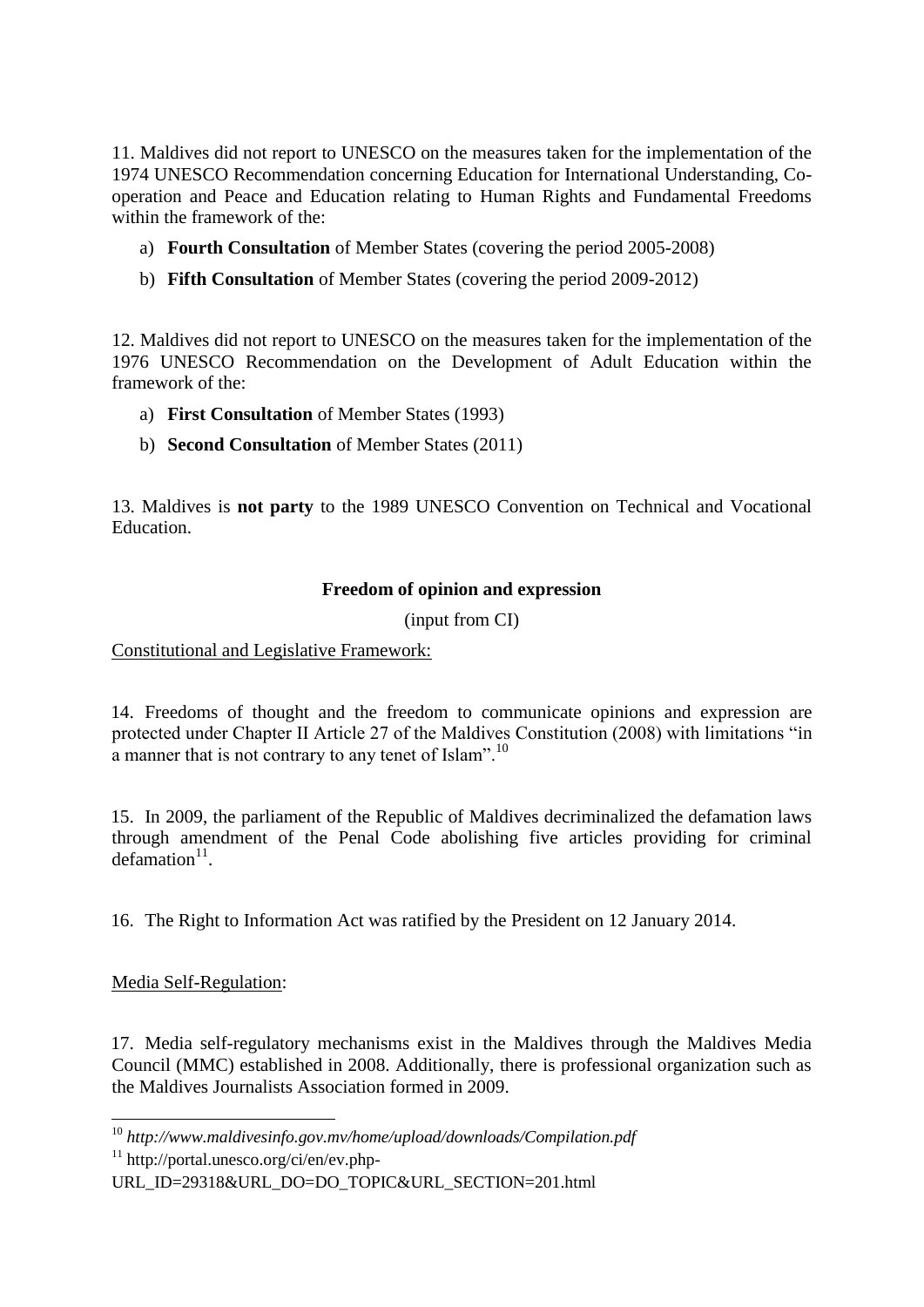Safety of Journalists:

**.** 

18. UNESCO recorded no killing of journalists in Maldives between 2008 and 2013. However, UNESCO notes the sporadic report of journalists being intimidated and harassed while carrying out their professional work.<sup>12</sup>

## **III. RECOMMENDATIONS**

### **Right to Education**

19. **Recommendations made within the framework of the first cycle of the Woking Group on the Universal Periodic Review, considered on (please check the date on the following web site:**

**[http://www.ohchr.org/EN/HRBodies/UPR/Pages/Documentation.aspx\)](http://www.ohchr.org/EN/HRBodies/UPR/Pages/Documentation.aspx)** 

*20. In the Report of the Working Group on the Universal Periodic review of 3 November 2010, the following recommendations were made to Maldives:*

- *i) A - 100.33. Strengthen the independence of the Human Rights Commission of Maldives and work with it to improve the human rights education of the judiciary and the public (New Zealand);*
- *ii) A - 100.65. Intensify awareness-raising and educational campaigns to combat violence against women, and adopt measures to improve women's participation in the decision-making process (Algeria);*
- *iii) A - 100.68. Take measures to eradicate traditional stereotypes of women, especially through educational programs, and enact legislation on domestic violence and all forms of sexual abuse (Netherlands);*
- *iv) A - 100.84. Continue efforts aimed at improving access to continuing education and training in the area of human rights for judicial and legal officers, including through bilateral and other engagement with partners, in the light of the expressed need for greater capacity-building and technical assistance in key areas of governance (Malaysia);*

<sup>&</sup>lt;sup>12</sup> According to the following news sources: Minivan News (dated [2 July 2012](http://minivannews.com/society/slashed-journalist-claims-attack-was-targeted-assassination-by-islamic-radicals-40078) and [9 July 2012\)](http://minivannews.com/politics/two-journalists-among-23-arrested-in-continued-mdp-protests-40473), Haveeru (dated [7 August 2012\)](http://www.haveeru.com.mv/news/43872), Maldives Journalists Association (dated [23 February 2013](http://www.mja.org.mv/index.php/news/219-strongly-condemns-violent-attacks-on-media) and [27](http://www.mja.org.mv/index.php/news/224-condemns-the-arrest-of-sun-online-journalist)  [March 2013\)](http://www.mja.org.mv/index.php/news/224-condemns-the-arrest-of-sun-online-journalist), BBC (dated [7 October 2013\)](http://www.bbc.com/news/world-asia-24427490), and GlobalPost (date[d 7 October 2013\)](http://www.globalpost.com/dispatch/news/afp/131007/television-channel-set-fire-amid-maldives-crisis).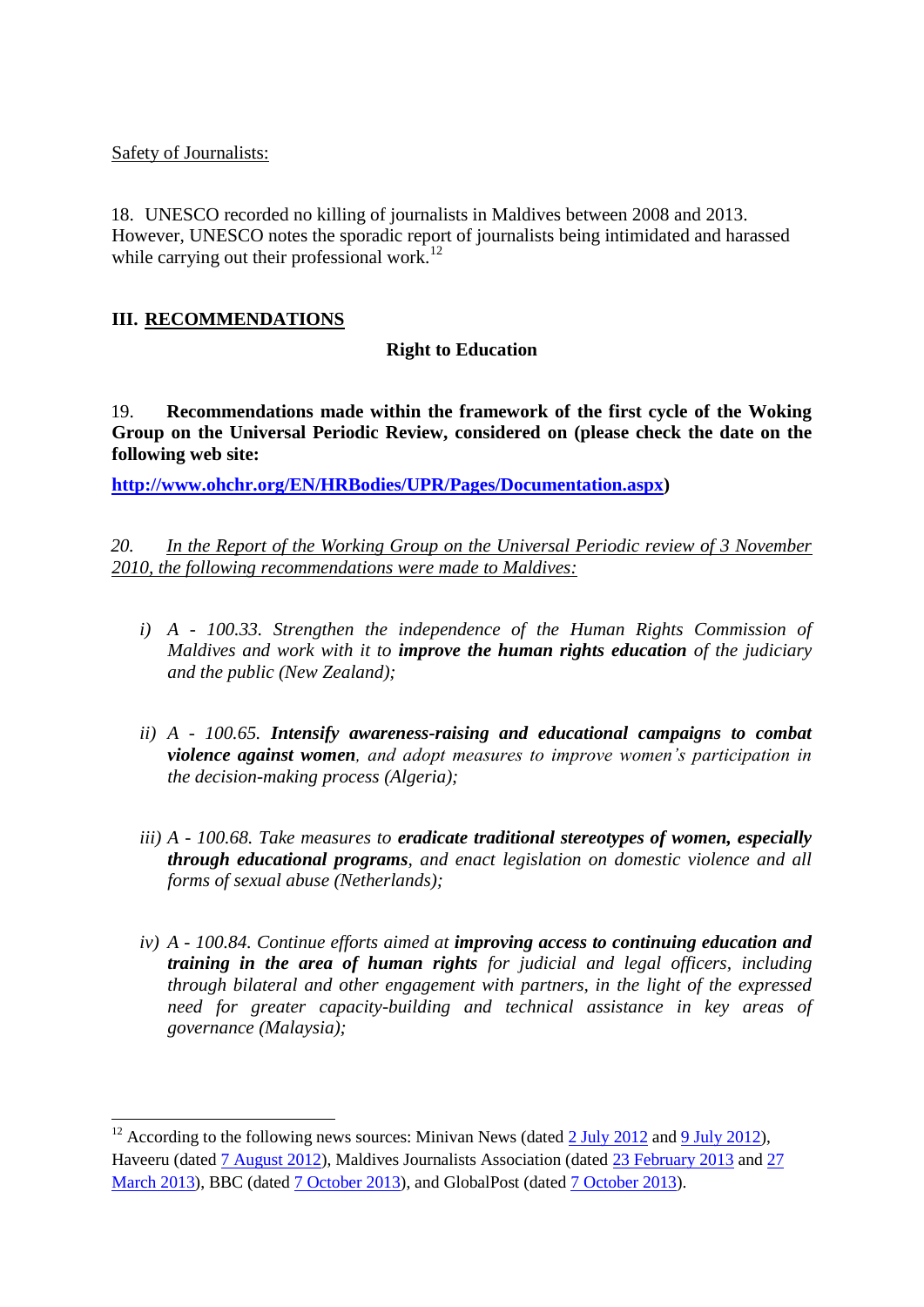- *v) A - 100.86. Ensure that children in conflict with the law have access to education (Ghana);*
- *vi) A - 100.110. Further develop and enhance education (Saudi Arabia);*
- *vii) A - 100.111. Continue the policy of free education for all children, through cooperation and assistance from the international community (Bhutan);*
- *viii) A - 100.112. Continue to apply programmes and measures to guarantee the enjoyment of the right to education (…) (Cuba);*
- ix) A 100.113. Intensify efforts in *improving access to education for students from lowincome families (Slovakia);*

### **21. Analysis:**

**.** 

The right to education is guaranteed by the Constitution. However, if policies cover human rights, accessible and continuing education, there is no specific measure for disadvantaged children.

#### **22. Specific Recommendations:**

- **22.1. Maldives is encouraged to ratify the 1960 UNESCO Convention against Discrimination in Education.**
- **22.2. Maldives is encouraged to continue to submit state reports for the periodic consultations of UNESCO's education related standard-setting instruments.**
- **22.3. Maldives could be encouraged to adopt specific measure to further promote inclusive education.**

#### **Freedom of opinion and expression**

23. Maldives must ensure that journalists and media workers are able to practice the profession in a free and safe environment as part of their fundamental human rights in accordance with international standards<sup>13</sup>. It must investigate all attacks on journalists and media workers, and ensure full implementation of the rule of law.

### **Cultural rights**

24. The Republic of Maldives is encouraged to ratify the Convention for the Safeguarding of the Intangible Cultural Heritage (2003) and the Convention on the Protection and Promotion of the Diversity of Cultural Expressions (2005). UNESCO's cultural conventions promote access to and participation in cultural heritage and creative expressions and, as such, are

<sup>&</sup>lt;sup>13</sup> See for example, UN General Assembly Resolution A/RES/68/163 and Human Rights Council Resolution A/HRC/21/12